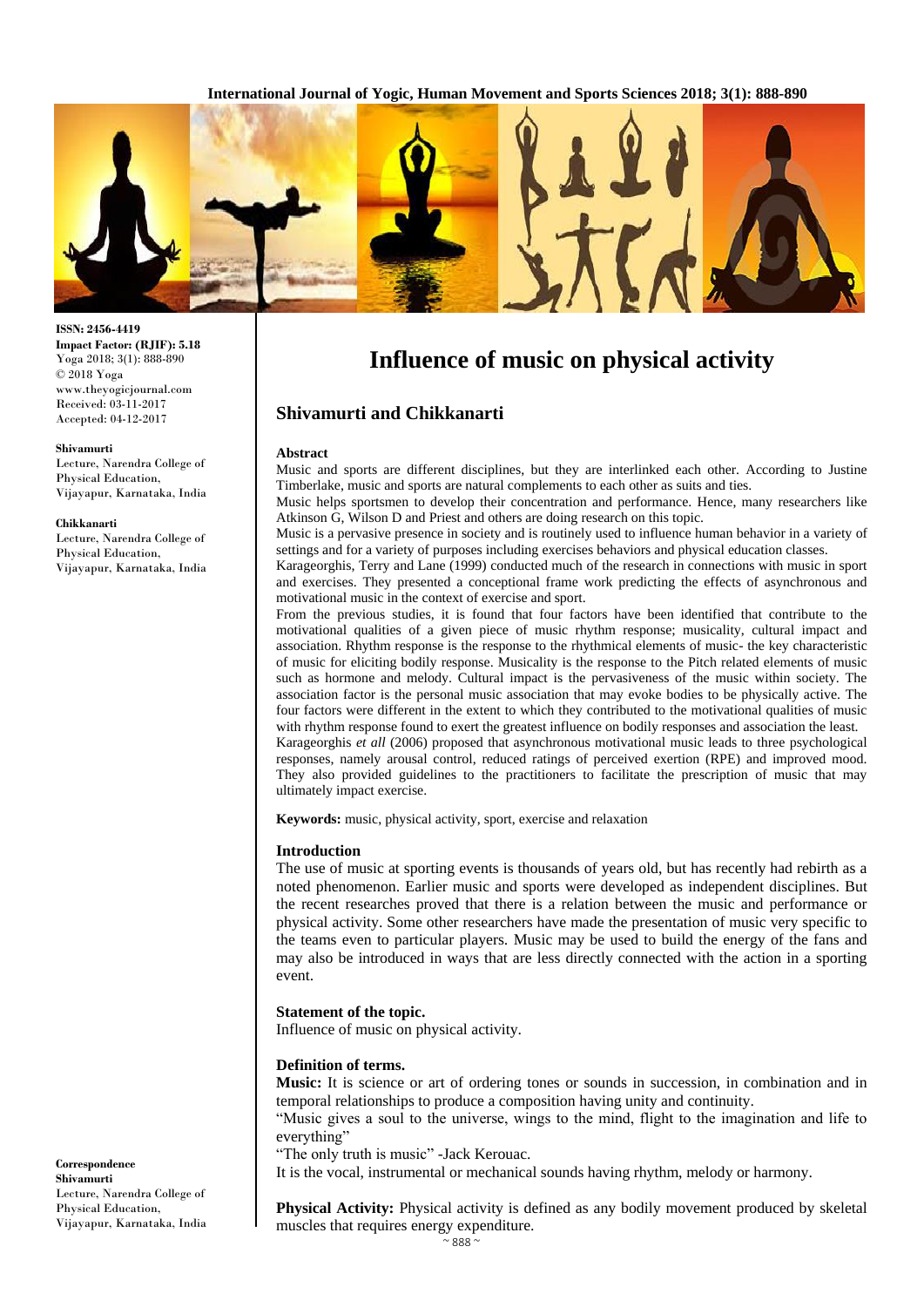International Journal of Yogic, Human Movement and Sports Sciences

"Physical activity has been identified as the fourth leading risk factor for global mortality causing an estimated 3.2 million deaths globally".

WHO physical activity

www.who.int-topics-physical-activity.

Physical activity simply means movement of the body that uses energy walking, gardening, briskly pushing a baby stroller, climbing the stairs, playing soccer or dancing the night away are all good examples of being active. For health benefits, physical activity should be moderate or vigorous intensity.

Sport: An activity involving physical exertion and skill in which an individual or team competes against another or others for entertainment.

Sport is an athletic activity requiring skill or physical prowess and often of a competitive nature.

**Exercise**: Exercise is an activity requiring physical effort, carried out to sustain or improve health and fitness"

- An activity carried out for a specific purpose
- Exercise is physical activity that is planned structured and repetitive for the purpose of conditioning any part of the body.
- Exercise is used to improve health, maintain fitness and is important as a means of physical rehabilitation.

**Relaxation:** The state of being free from tension and anxiety. Relaxation is a way of spending time in which you rest and feel comfortable.

## **History of music on physical activity**

At the opening ceremony of 1<sup>st</sup> Modern Olympic Games held in the year 1896 was incorporated music into the festivities surrounding the competitions. On March, 25 of that year, "the philharmonic orchestra played the National Anthem and the First Olympic Hymn, written by poet Kostis Palamas and the music was composed by well known Greek composer Spyridon Samaras."

It is a common saying in ancient Greek times was exercise for the body and music for the soul.

The ancient Greeks internally tied the performance of music to sporting events, particularly at their quadrannual Olympic games. The extent to which cultural elements were included in the Pan Hellenic Games is enlightning. At several festivals, including Delphi, Isthamia and Athens, music played prominent role in the athletic contests.

## **Music and performance of physical activity**

Physical activities whether aerobic or anaerobic are helpful for improving the physical qualities like endurance, strength, agility etc.

"Endurance is the ability to do the exercise for a longer time without undue fatigue". Karageorghis of Brunel University U.K. has recently published a study that shows, using the right music before and during workout can boost your performance by as much as 20 percent (2010).

Mohammed Ghaderi, Mohammed Ali and Rehimimi had conducted research and proved that listening relaxation music reduces physiological and psychological arousal during aerobic performance.

Studies investigating the effects of music on exercise performance have revealed inconsistent data. Music accomapaniment has been shown to improve muscular endurance in the performance of junior high school students doing situps (Chipman 1966) and college women doing push ups (Koschak, 1975), while it did not enhance the running speed of female youth (Leslie, 1967). In contrast, college aged males and females were able to walk farther and with less effort when exercising to music as compared to no music (Beckett, 1990).

Deutsch  $(2008)$  <sup>[5]</sup> for example, investigated the effects of music on elementary aged students being tested during the Progressive Aerobic Cardio Vascular Endurance Run (PACER) test. Sixty nine forth and fifth grade students (37 boys and 32 girls) participated in this study. The PACER test is an age and developmentally appropriate aerobic capacity fitness test recommended for all ages, but particularly for elementary aged students. The Cooper Institute (2005) produced a C.D. that has three versions of the test; one with faster tempo music, one with a mild tempo and one version without music. The results indicated that PACER scores increased in boys and girls when administered with music. Boys performed better with mild tempo music and girls with the faster tempo music. Further more students comments indicated that they enjoyed participating more when music accompanied the test.

However, although it is hoped that the use of music in elementary physical education will elicit specific behavioral responses in students (e.g. increased physical activity), it is most often used simply as an element of the content e.g. the music that accompanies a dance or the timed music that assists in the time management of a fitness routine. Pangrazi,  $(2007)$  <sup>[7]</sup>. Although it appears that including music can affect physical education students physical activity behaviour in the PACER, its effects on physical activity behaviour throughout a lesson remain unexamined.

Therefore, David Barney and Keven A. Prusak conducted a study to examine the effects of using music on the physical activity rates (measured via pedometry) of elementary school children during entire physical education lesson.

## **Conclusion**

Many researchers have conducted the tests on PACER and found that boys and girls students scores increased with music, whereas in the study conducted by David Barney, and Keven A. Prusak, music may also be used throughout the lesson, resulting in increased physical activity out comes. Although music is somewhat common as an occasional curricular element in the public school setting and even more so in elementary physical education. Its effects on students behavior such as physical activity throughout the lessons were conducted with and without music and this revealed important insights about the effects of music on physical activity rates. Regardless of the activity, students in lessons with music were more active. The study conducted by Karageorghis recently found that using the right music before and during workout can boost the performance by as much as 20 percent.

## **References**

- 1. Atkinson G, Wilson D, Eubank M. "Effects of music on work –rate distribution during a cycling time trial" "Int. J. Sport Med, 2004.
- 2. Cooper Institute PACER CD available from http;/www.cooperinstitute.org/fitnessgram, 2005.
- 3. Copeland BL, Franks BD. Effects of types and intensites of background music on treadmill endurance. The journal of sports medicine and physical fitness. 1991; 31(1):100- 103.
- 4. Costas Karageorghis. Music increases endurance by 15 percent, 2008.